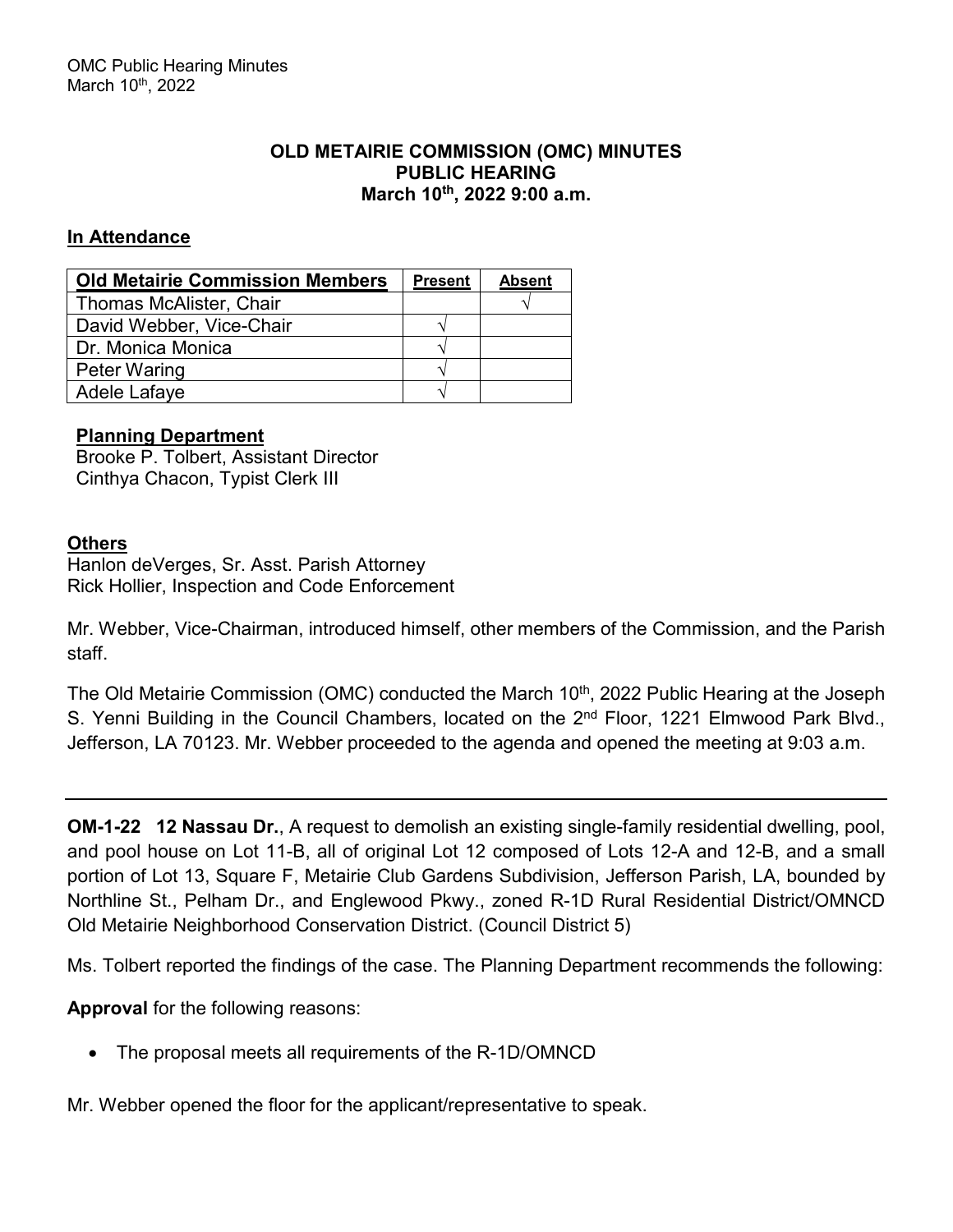Jeff Charlet, Development and Construction Consultant. Mr. Charlet stated as the Planning Department had noted the subdivision is to combine the existing lots into a single lot of record is required. Mr. Charlet stated he had met with Planning Department staff and should be submitting the subdivision application today. Mr. Charlet stated the tree preservation is in place as he said there are 6 lovely live oaks on the property. Mr. Charlet stated they will be coming back with the property owner with his plans of the new house, but demolition is the first step in the process and they would appreciate their kind consideration and vote to allow them to move that process forward.

Mr. Webber opened the floor for any proponents to speak.

Craig Daste, property owner. Mr. Daste stated he's always looked at Old Metairie as a beautiful place to live. Mr. Daste stated Uptown New Orleans and Old Metairie are the prettiest areas of the city as far as he's concerned. Mr. Daste stated he didn't know if one day he'd be able to afford to live in that area but the day has come and he stated he can tell you, he loves trees more than anything. Mr. Daste stated they are hoping to sell their home located in St. Charles Parish, it's on the river, they built the plantation and planted no less that 150 trees on the property when they first purchased it. Mr. Daste stated when the storm hit, 4 of their trees fell on their driveway on St. Charles Parish, he stated he didn't care what happened to the house but these trees falling was the hardest thing to happen to them. Mr. Daste stated he got in his car and drove to Nassau to check on his trees there and he had some branches in the yard. Mr. Daste stated their intention is to add trees, if anything. Mr. Daste stated they won't be touching any of these trees and everything will be designed around the trees. Mr. Daste stated they are doing a single-family home hopefully with a carriage house and they will abide by all setback requirements. Mr. Daste stated they have a 42,000 square foot lot, they waited a long time to be able to find a property that was big enough that you could not change and push the rules and move things around and he knows this Committee deals with this all the time, where people are trying to put these big boxes on small properties. Mr. Daste stated they don't want to do anything to affect the trees. Mr. Daste stated their plans for the house will fit the lot very well, their setbacks will be like they should be. They want to add something to the neighborhood, build a house that looks like it's been there a long time. Mr. Daste stated they won't be doing anything unusual; they want to keep the neighborhood the way it is and do little to change that. Mr. Daste stated he had two builders look at this house, they walked through it several times and bought it like a year ago and there was just nothing they could do to the house to make it work for what they had to do. Mr. Daste stated it has a basement that fills up with water, it has termites, leaking pipes, and they may ask why would he buy that, he stated because of the trees and for the land, and the location. Mr. Daste stated the sad thing is they put tree protection about 6 months ago, and they've been trying to get their permit and then the resub came up. Mr. Daste stated they were told by BFM (who did all their original surveys) they won't need a resub division of this property, because on the title it's listed as one lot of record and it goes by these dimensions. Mr. Daste stated long story short, they've got the resub surveys all completed by BFM, but they're in the process of going through the paperwork to get that done. Mr. Daste stated they are trying to get the house down, fill the holes that are left by the swimming pool and the basement, and level it all out so it's just a nice piece of ground, and they're going to be taking their tree protection fencing down. They're going to leave it until they get the house plans approved, he stated they haven't started the drawings of the house yet, but those his intentions and just wanted to Commissioners to know that.

Mr. Webber opened the floor for any opponents to speak. There were none.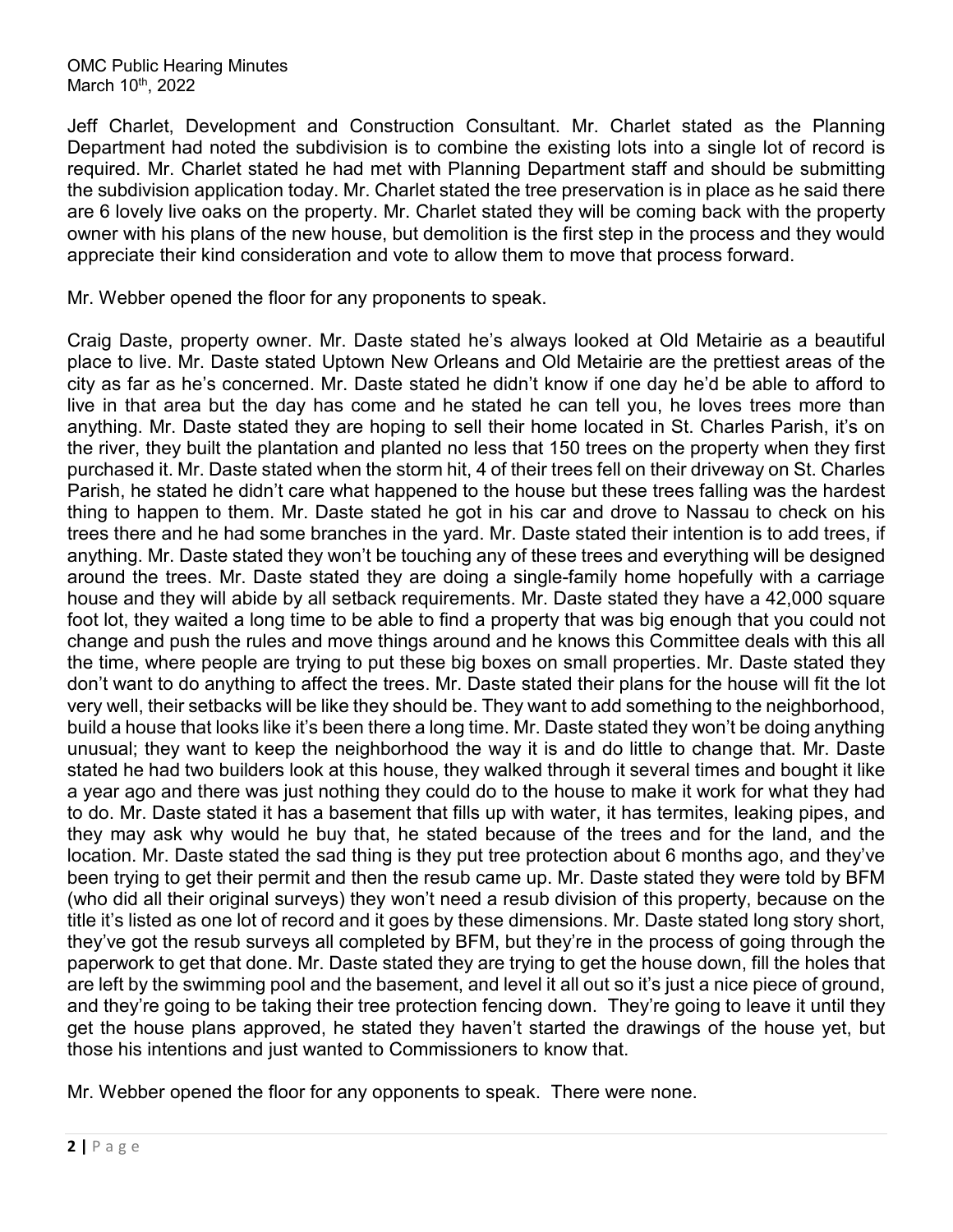Mr. Webber opened the floor for comments from the Commissioners.

Mr. Waring stated he had a couple of questions. The tree protection that's in place, is that going to be maintained throughout the entire construction or will any of that have to be adjusted as construction goes on?

Mr. Daste stated during the demolition, it will be in place the whole time and he will be there as well, to make sure the trees aren't affected by any trucks or machines moving or backing up. They will do the filling with the tree protection up and then they'll leave the property and take all the fencing down. During the interim, which could 6 months – 1 year before they have plans and permits to build the next house. Mr. Daste stated he just wants a nice and green area there.

Mr. Waring stated he sees a discrepancy between the diameters of the trees on the plans that's been officially submitted and the notes that they have on their packet. So, the tree that's marked as a 30-inch oak, it's actually a 50-inch live oak, so these are really significant trees.

Mr. Daste stated he had hired BFM to inspect the trees and they did termite protection, because there was a minor termite issue with one of the trees. Mr. Daste stated they will be watching those trees.

Dr. Monica stated she wanted to commend Mr. Daste and also welcome him to the neighborhood and she hopes he gets involved in the Old Metairie neighborhood. Dr. Monica stated they would value someone with his character and his preservation inputs.

Dr. Daste stated he did meet some of the neighbors and they are very kind people.

Mr. Waring stated this is a simple subdivision, it's a very straightforward administrative exercise. So it seems to him that Planning is not signing off on the demolition permit until the subdivision has been finalized, when in fact if he's already submitted the subdivision surveys Mr. Daste's job is done.

Mr. Webber corrected and stated the subdivision will be submitted today.

Ms. Tolbert stated the subdivision application has not been submitted. The current OMNCD regulations , state that you cannot demolish a building across lot lines unless the subdivision has been completed.

Mr. Waring asked what's the current timeline for processing subdivision applications.

Ms. Tolbert stated it depends on the subdivision. There is a required 5 business-day interdepartmental review. If everything is fine and there are no comments that require revisions, then we can proceed with signing off and recording subdivisions. If there are issues identified during the departmental review, it may take longer. An estimation is a few weeks.

Mr. Waring asked what kinds of things could actually slow down a simple subdivision application?

Ms. Tolbert stated for minor subdivisions, maybe a servitude's that's not shown that Public Works is requesting is shown or maybe a conflict between our records and their records. Typically, there's not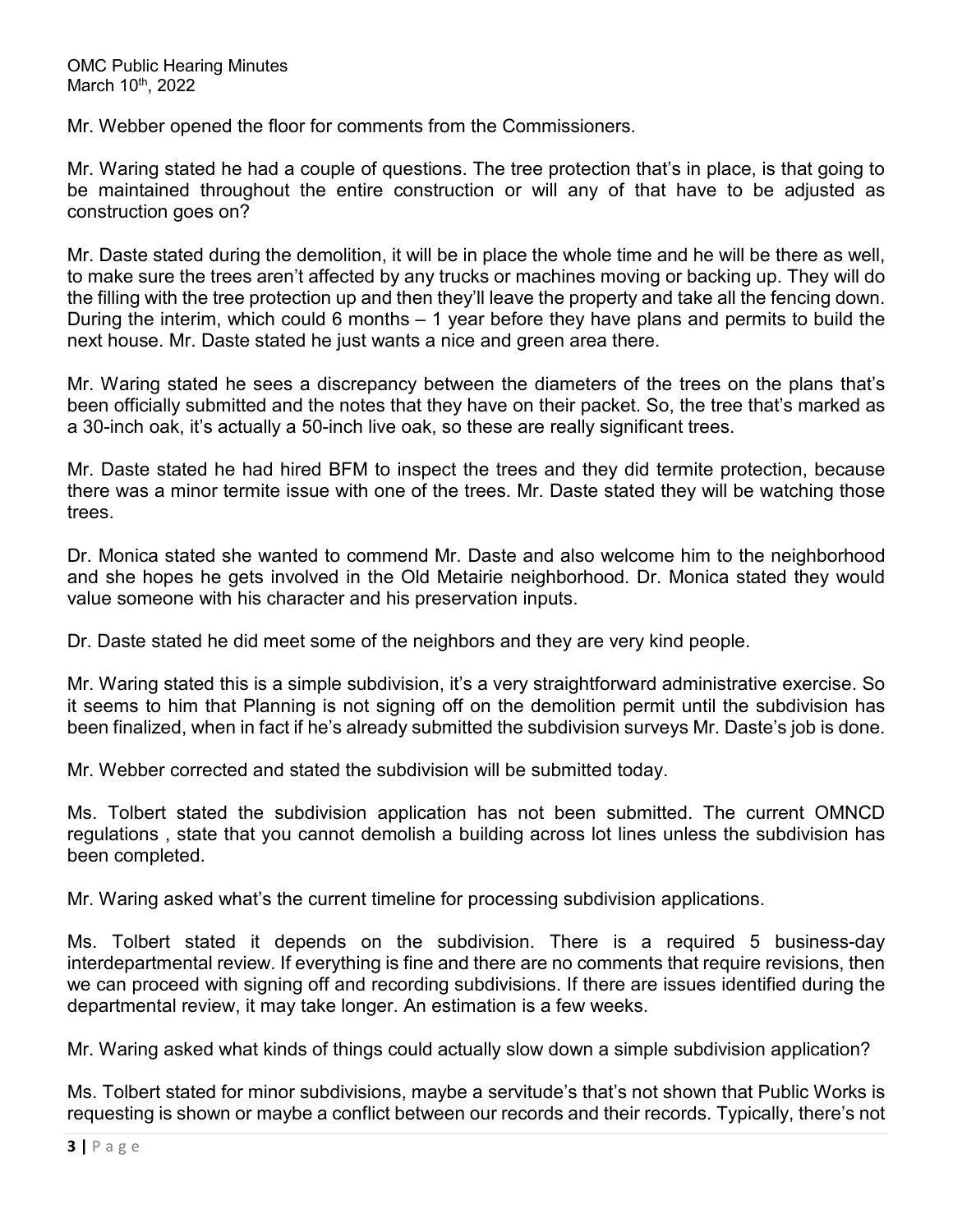OMC Public Hearing Minutes March 10<sup>th</sup>, 2022

a lot of comments for a minor, maybe just revising the survey or something along those lines. But we have had minor subdivisions that lack adequate facilities for water or sewer, and then the applicant has to install water lines.

Mr. Webber stated the fencing that is around the trees in the front is inadequate, it doesn't extend out far enough. He's going to make it part of his motion that we get the fencing to be much better in front. The tree next to the pool is very tough and one in the back as well. As Mr. Daste stated, he said he will be standing there, and he appreciates that because if he does that it'll be better. Mr. Webber added sometimes these machine operators will indiscriminate back up 40 ft. and hit the limbs of an oak tree which are hanging on the grip. So, if he would ask Mr. Daste to make sure that the fencing is increased because the 20 ft. or 10 ft. is inadequate on a tree as big as these. Mr. Webber stated that's his only comment and if he's okay with that, they'll proceed to have a motion.

Mr. Daste stated he's okay with that.

Dr. Monica made a motion of approval with a stipulation that the tree protection be revisited and increased around the live oaks. Mr. Waring seconded the motion.

Ms. Chacon called the roll on the motion:

| <b>OMC Member</b>        | <u>Aye</u> | <b>Nay</b> | <b>Absent</b> |
|--------------------------|------------|------------|---------------|
| Thomas McAlister, Chair  |            |            |               |
| David Webber, Vice-Chair |            |            |               |
| Dr. Monica Monica        |            |            |               |
| <b>Peter Waring</b>      |            |            |               |
| Adele Lafaye             |            |            |               |

The ayes have it by a vote of 4 to 0 With 1 absent. Motion of approval approved.

## **Minutes**

Dr. Monica made a motion to approve the minutes from February 3<sup>rd</sup>, 2022. Seconded by Mr. Waring. The minutes were adopted.

## **Administrative Approvals & Follow-up of previous cases**.

Ms. Tolbert reported no Administrative Approvals.

Mr. Tolbert reported the adoption of the Old Metairie study at the February 16<sup>th</sup>, 2022 Council Meeting. Following the OMC Hearing where it was adopted or were recommended for approval in December with modifications. Ms. Tolbert stated staff met with District 5 to discuss the study. As a result of the meeting, they modified the greenspace requirements to 20% for the front and corner side yard. The PAB recommended approval of the study at the 1/13/2022 meeting with the 20% greenspace requirement. The Council approved the study as amended at the 2/16/2022 Council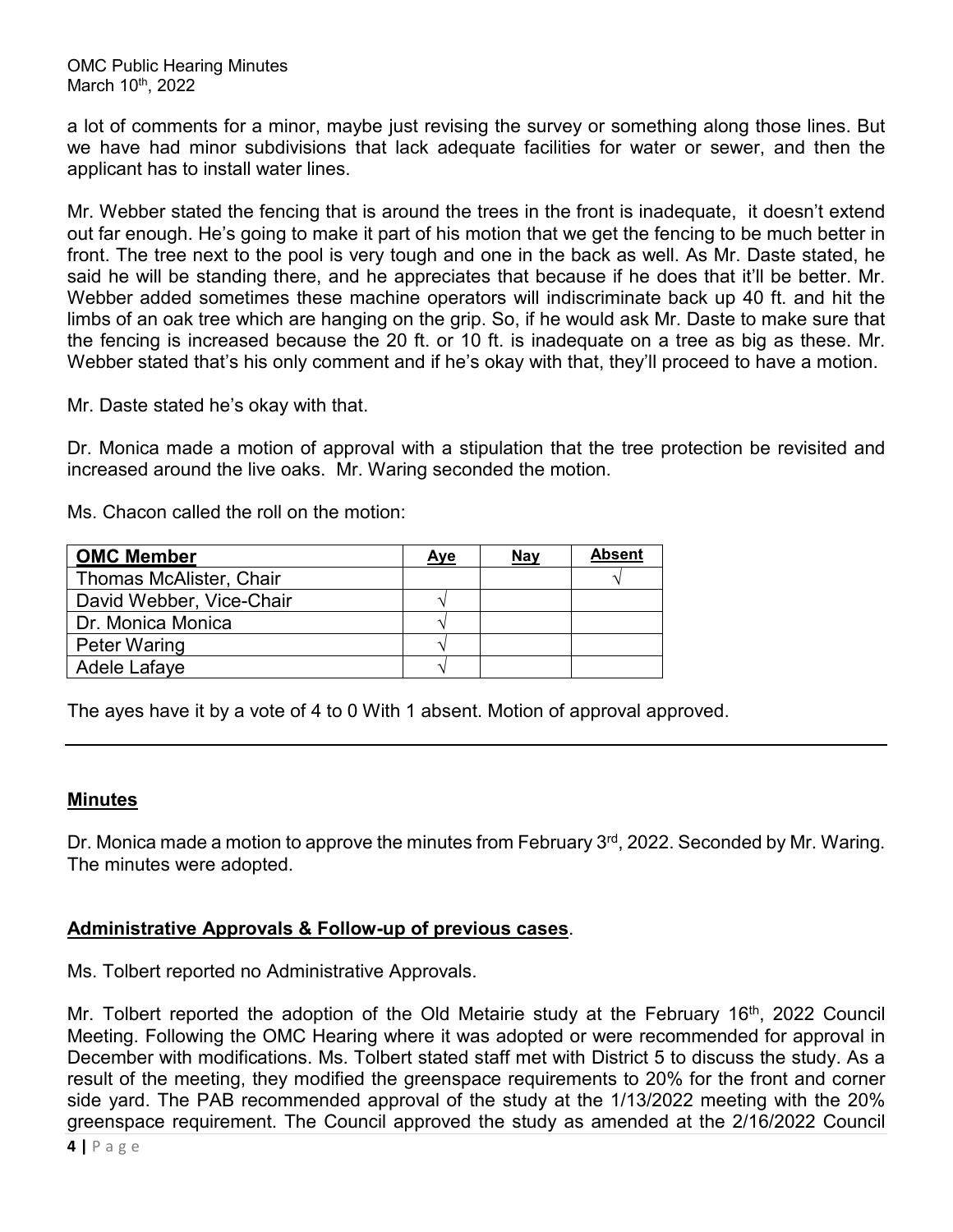OMC Public Hearing Minutes March 10<sup>th</sup>, 2022

Meeting. The new regulations became effective as of February 26<sup>th</sup>, 2022. However, any applications submitted prior to that date are still under the old regulations. So, we'll have a while where we're under both until we can kind of clear out all the cases what we have from 2021 and the early cases of 2022.

Dr. Monica asked Ms. Tolbert they had brought it down the greenspace from what to 20%?

Ms. Tolbert stated originally Planning recommended the 40% limitation. The modifications that they (the commissioners) proposed were no more than 35% of the required corner side yard, shall consist of impervious paving or other impervious surfaces, that remained the 40% that was originally proposed. A 10% of the required front yard may consist of pervious paving, that did not make it into the final edits and then the remaining portion of the required front and corner side yard of 55% shall be allocated for greenspace.

Dr. Monica asked if they had brought it down to 20%?

Ms. Tolbert said yes.

Dr. Monica stated she was very disappointed. Dr. Monica stated she doesn't feel like someone upheld their opinion very well.

Ms. Lafaye asked if 40% is paving and 20% is greenspace, what is the other 40%?

Ms. Tolbert stated if it would fall under the definition of impervious, it wouldn't be allowed. But it would allow for permeable paving to be on the other portion.

Ms. Lafaye asked if the 40% paving is just impervious?

Ms. Tolbert said yes.

Dr. Monica stated she was hoping that with this study they would get a chance to protect greenspace and now they brought it down.

Ms. Tolbert stated it's brought it up from what we currently have, which is no restrictions.

Mr. Waring stated he wanted to respectfully request that some effort be made to look at the drainage plan which is ambitious that the Planning department is putting in place. In fact, something he applauds profoundly, he thinks it's an existential question, the sooner we start managing run off in a more effective way we start doing a tiny little bit to reduce coastal erosion and all the problems in sinking and everything else that we're dealing with. Mr. Waring stated he doesn't know if there's any way to go back and reevaluate this overtime as we start to phase in the new drainage plan.

Ms. Tolbert stated the integrated storm water management plan is a plan that the Planning Department is sponsoring, so that's a study that they are actually working on. So, in addition to the OMNCD study, they are looking at broader stormwater management policies across the parish. This includes potentially putting in place a maximum building coverage that wouldn't just affect Old Metairie but would affect all of Jefferson Parish. So, it is something they are actively working on,